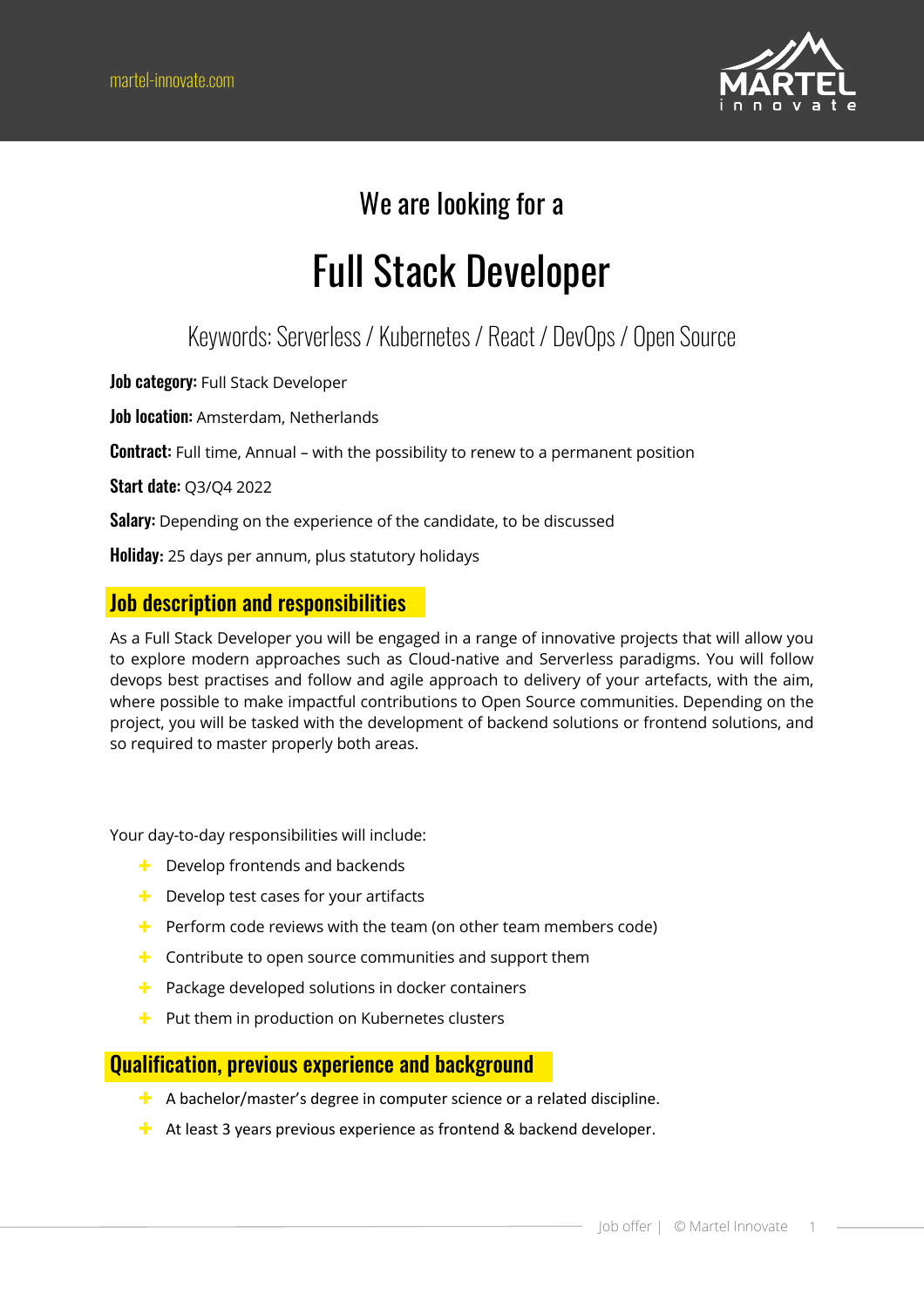

#### Required Skills and Experience

- $\pm$  Excellent knowledge of operating systems: Linux, Mac OS, Windows;
- $\blacktriangleright$  Programming languages: Go, Javascript, PHP, Python
- $\div$  Web framework: React, Wordpress
- $\blacksquare$  Excellent written and spoken English

#### Desirable Skills and Experience

- $\pm$  Knowledge of cloud-native and serverless approaches
- $\blacksquare$  Experience with agile methodologies
- **E** Creativity and open mind  $\odot$
- $\pm$  Proactive attitude

#### Personal Characteristics

- $\pm$  Able to perform in multi-cultural environments (sometimes under time pressure) and deliver results in a demanding and fast-paced environment, meeting set deadlines
- $\div$  Fresh thinking and innovation-friendly spirit
- $\pm$  Self-driven, responsible, and able to take ownership on projects and duties
- $\div$  Ability to travel mostly in Europe
- $\div$  Attentive to details

## Do you want to apply?

Send:

- + Your CV
- $\pm$  Cover letter (clearly elaborate on why you are the right person for the job)
- $\pm$  R&D portfolio (github profile link)
- $\pm$  decrypted string "V nz ceboyrz fbyire" (rot13)

via email to **careers@martel-innovate.com** indicating **"Full Stack Developer (NL)"** in the subject.

#### **All applications will be treated as strictly confidential.**